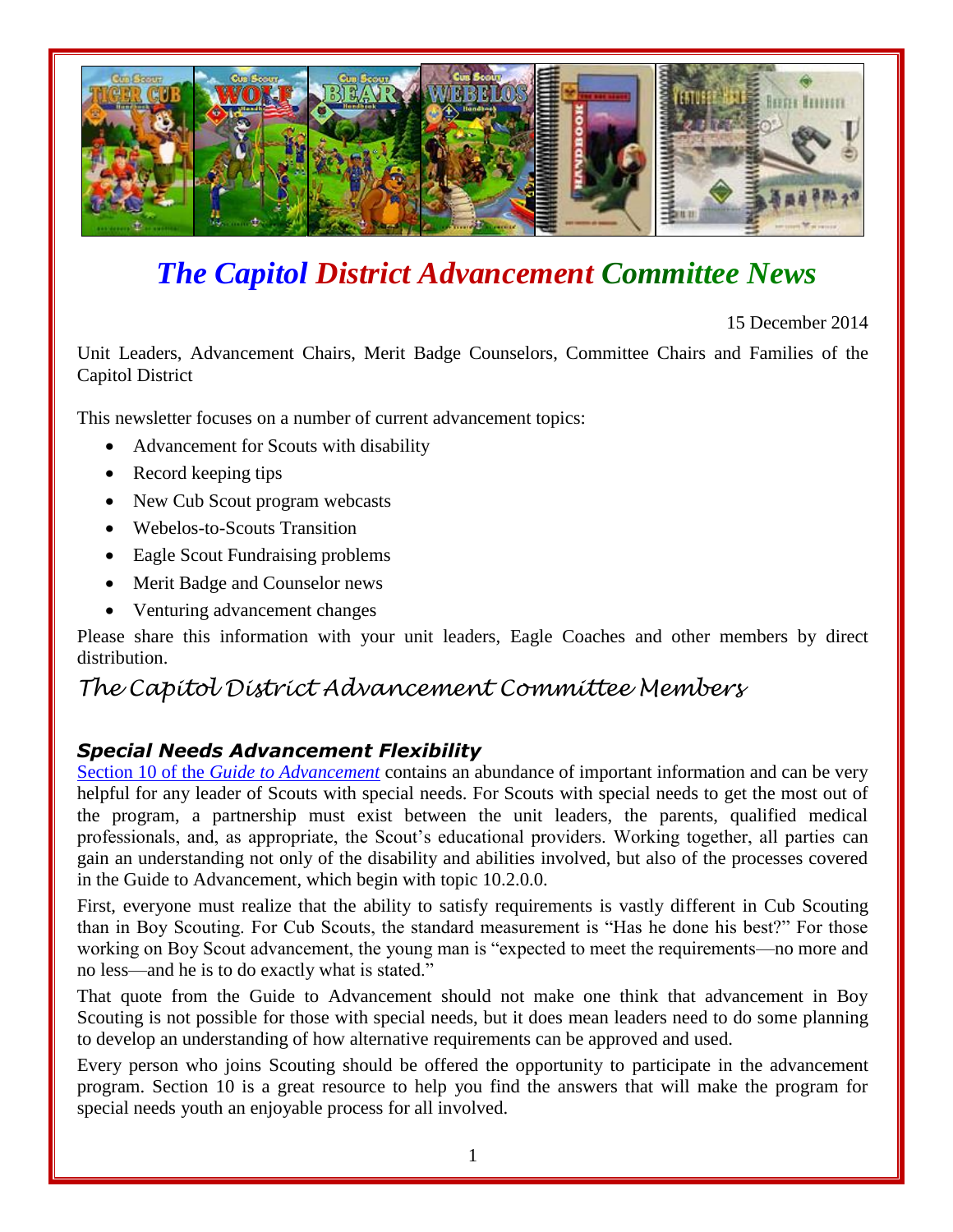The BSA web, [Scouts with Special Needs,](http://www.scouting.org/specialneeds.aspx) and the [Scouting for Youth with](http://www.scouting.org/filestore/pdf/34059.pdf) Disabilities Manual provides additional information and resources. Special resources and contact at the Baltimore Area Council may be found at<http://www.baltimorebsa.org/volunteer-resources/scouts-with-disabilities/38866> .

#### *First Edition of Abilities Digest Published: Subscribe Now!*

The National Disabilities Awareness Committee has published the first edition of *Abilities Digest* to spread the word about Scouting for youth who have disabilities. On a quarterly basis this newsletter will provide advice, program updates, resources for parents and leaders, success stories, training pointers, and from time to time, surveys to find best practices and to determine gaps in information its readers are seeking. Anyone wishing to subscribe to *Abilities Digest* should send a message to [disabilities.awareness@scouting.org](mailto:disabilities.awareness@scouting.org) . Place "Subscribe" in the subject line, and include your name and council in the body of the message.

# *The Importance of Record Keeping and Youth Member Transfers*

The Capitol District has a high number of out of council transfers due to our proximity to DC and military bases. It is critical that units track advancement history for each Scout. Additionally units should explain the importance of record keeping to the Scouts and parents.

When a Scout transfers to or from a unit in a different council his membership number and related advancement information from the previous council cannot be accessed by the new council. It is therefore important to follow up with the Scouts previous unit as soon as practical if a complete advancement record is not provided at registration. Delaying such a request increases the possibility that record will be misplaced.

When preparing to move to another council a parent or guardian should request a council report called a "Person Listing" that shows the youth member's advancement record. This report may be attached to the membership application for the new council. Additionally the previous unit should provide an "Individual History Report" from any third party advancement tracking software or an "Advancement Summary Report" from Internet Advancement.

Families should work with their sons to maintain backup copies of the scout's advancement records. It is a good idea to make copies of Scout's handbook, his signed "blue cards," and collection of rank and merit badge presentation cards and keep them in a safe location.

When Scouts seek the rank of Eagle each and every advancement requirements must be shown to be complete. If advancement records are lost, alternate forms of documentation can be substituted. Refer to the [Proof of Advancement](https://sites.google.com/site/daceagleadvancement/life-scouts/final-paperwork/proof-of-advancement-packet) page on the district web for more information.

## *January 17 Webcasts on New Cub Scouting*

The current Cub Scouting program will be replaced June 1, 2015. To ensure you are ready for the transition, a number of webcasts will be held on January 17. To participate, navigate to<http://www.livestream.com/bsanationalcouncil> .

#### **For Cubmasters**

Sat., Jan. 17, 8 a.m. CST – or – Sat., Jan. 17, at 3 p.m. CST

**Den Leader Webcasts**

Sat., Jan. 17, at 9:30 a.m. CST – or – Sat., Jan. 17, at 4:30 p.m. CST

**LDS-Specific Considerations** *(View one of the above webcasts before viewing this one.)* Sat., Jan. 17, at 11 a.m. CST – or – Sat., Jan. 17, at 6 p.m.

# *Webelos Scouts to Boy Scouts: When Should the Transition Start?*

A boy's transition from a Cub Scout pack to a Boy Scout troop should begin on the day he first puts on his blue uniform and continue to the day he crosses over the bridge into a Scout troop. By the time Webelos Scouts in an Arrow of Light den are ready to crossover, they and their families should already have become familiar with Boy Scouting. They



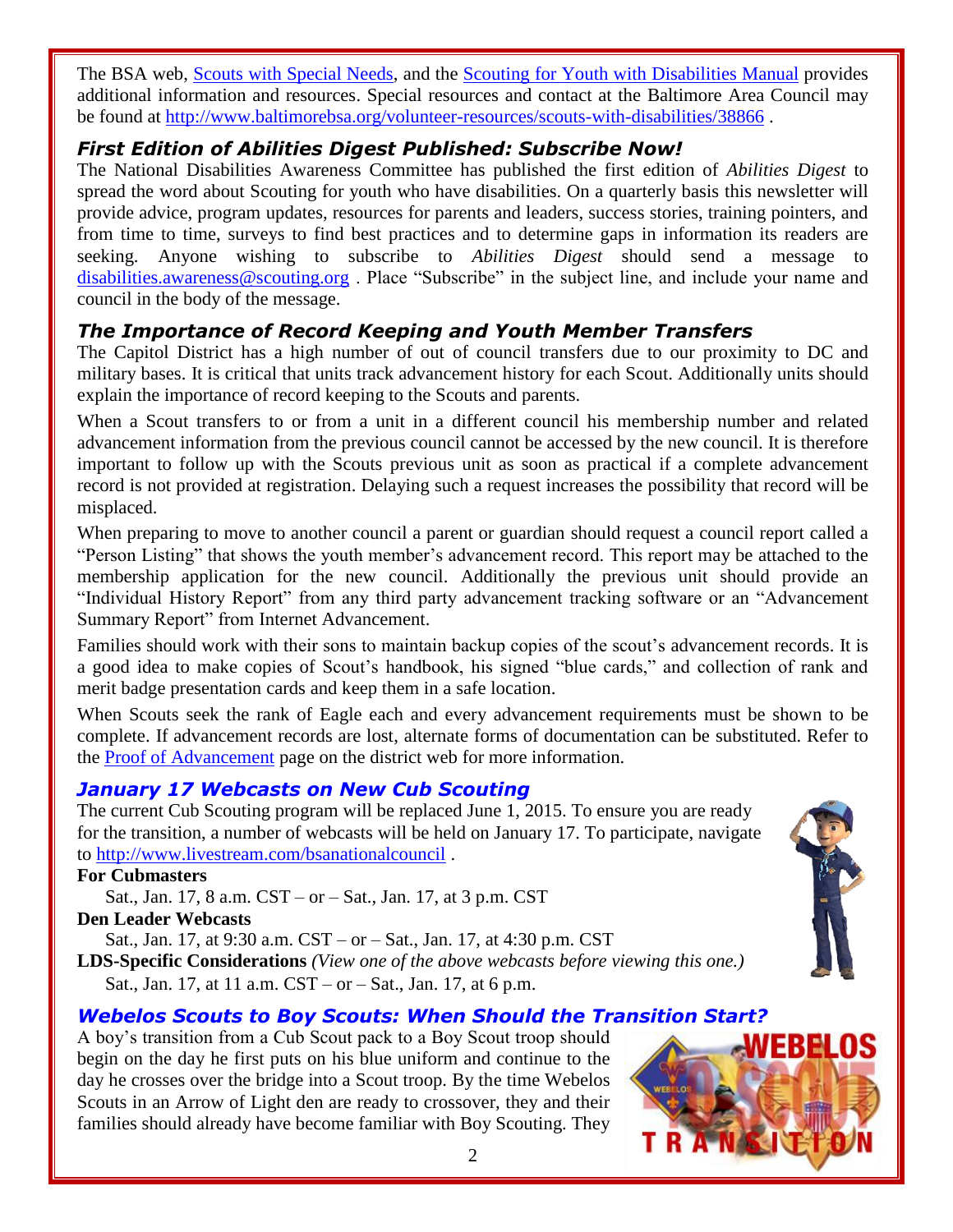should be comfortable with the youth and adult leaders of the troop through visits, invitational campouts, den chiefs, and other pack-troop activities. They should be excited about beginning a new adventure. When correctly done, the transition should be almost seamless to the boy.

The key factor for improving Webelos to Boy Scouting transition has to be the ongoing working relationship between the leaders of a Cub Scout pack and those of one or more Boy Scout troops. This can often take the form of cooperative activities, many of which can be tied to the Webelos advancement program. Here are some solid ideas for fostering that relationship:

- Compare the calendars of the troop and pack to coordinate activities. Service projects, community events, and certain outings can all be done together; and the planning can help build relationships, even as it prevents conflicts in the use of equipment and facilities.
- Work with troop leaders to secure den chiefs for all dens, not just Webelos dens. Den chiefs can help with both member retention as well as building relationship between the units. Many den chiefs guide Webelos Scouts across the bridge into Boy Scouting and then continue to serve as troop guides for the new Scout patrols.
- Pack and troop leaders should cooperatively plan and conduct Webelos den and Boy Scout troop overnight activities. The troop can provide equipment, leadership, and logistics for the event. These campouts can show Webelos Scouts and their parents what to expect when they move into the troop, while also building relationships. Camping and cooking should be by patrol, clearly demonstrating the youth-led nature of Boy Scouting. Skills used should be tied to Webelos advancement, fulfilling requirements in Forester, Geologist, Naturalist, and Outdoorsman activity badges, for example. A number of other awards such as the Cub Scout Outdoor Activity Award, the World Conservation Award, the Conservation Good Turn Award, the Outdoor Ethics Awareness Award, and even the National Summertime Pack Award, are also good targets for overnight activities.

For part of the requirements for the Arrow of Light rank, Webelos den leaders should work with troop leaders to plan visits to troop meetings. Here Webelos Scouts and their families can obtain a copy of the troop's activities calendar for the upcoming year. Packs can also invite the Scoutmaster and troop youth leaders to special pack activities and to meetings with specific dens. These visiting Boy Scouts can even help run parts of the meeting. This will help create familiarity and a level of comfort for the Webelos Scouts and their families as they ease into the troop.

Webelos Scouts should visit several troops, if possible, because different troops have different focuses. One troop may gear its program toward hiking and backpacking, while another may be highly involved in water activities, such as kayaking or canoeing. Visiting several troops will give a picture of what activities each troop enjoys above others. What a troop enjoys doing will also create a focus for certain troop-led advancement opportunities related to merit badges and achievements.

Once boys have joined a troop, the Scoutmaster and troop youth leaders should plan activities for these new Scouts that will get them involved quickly. This should include a transition conference that touches on the meaning of the Scout Oath and Scout Law, the advancement program, troop camping, the patrol method, summer camp, personal equipment, and the annual troop calendar. The troop needs to work closely with new Scouts and parents to ensure their needs are met and that their move has been natural and fun. A goal should be to attain the Scout badge as quickly as possible, and then immediately begin work on the next ranks. Every effort should also be made to ensure that all new Scouts attend summer camp. (One hint to Scoutmasters: invite the new Scouts' former Cubmasters to visit the troop at summer camp.)

#### *Specifics for Cub Scout Programs in the LDS Church*

Transition information for all ranks, including a table providing guidance for Webelos badge transition, is available at [www.scouting.org/programupdates](http://www.scouting.org/programupdates) by clicking on Transition Guidelines.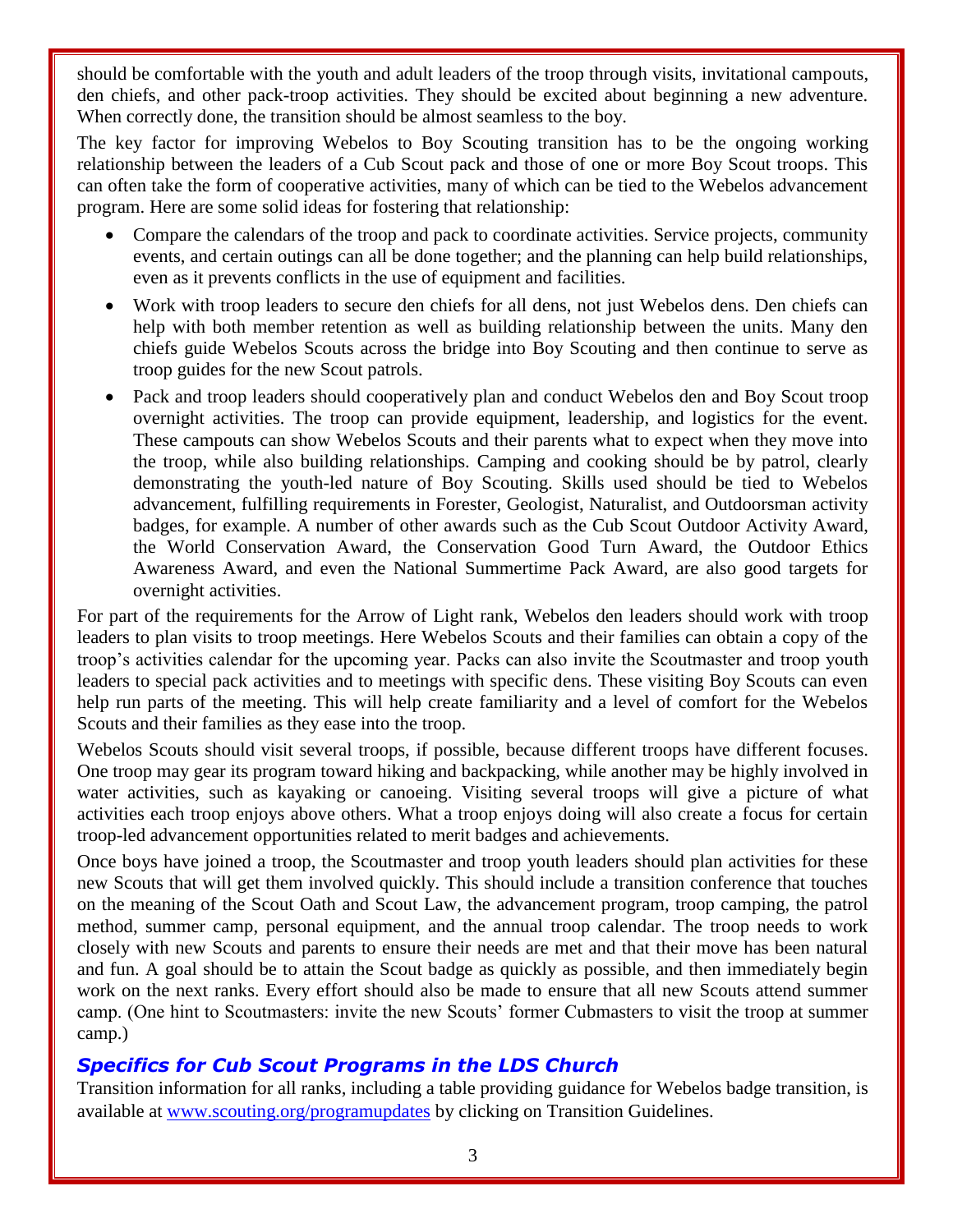## *Many Units Are Not Following Eagle Fundraising Guideline*

#### **If a Scout requests or receives material discounts or donations they should submit an Eagle Scout Money Raising Application found in the Eagle Workbook**.

Although the National Advancement Team actually prefers that fundraising not be a part of any Eagle service project, this is not reality. National has established guidelines for when and how Eagle project fundraising may be conducted. Projects must not be fundraisers in and of themselves. Projects may include a fund-raising component to cover materials and supplies and to otherwise facilitate the project. These guidelines are included in the Eagle workbook and in the Guide to [Advancement,](http://www.scouting.org/Home/GuideToAdvancement/EagleScoutRank.aspx#90210) topic 9.0.2.10.

The district has been experiencing problems with the policy. Approximately 1 out of every 6 Scouts are failing to submit an Eagle Scout Project Money Earning application for approval. This seems to be related to misunderstanding how donations and material discounts must be reported. Other Scouts find it necessary to expand their fundraising efforts after their project has been approved then fail to submit the application. Scouts must follow one of two BSA approved fundraising methods listed below. The specific method depends on who provides funds, donations or discounts. A money earing application must be submitted whenever method two occurs even if this is at the end of the project.

- 1) **No Application required:** Donations of money, supplies, or materials received from the beneficiary, the Eagle candidate, his family or relatives, his unit or its chartered organization, or from the parents or members of his unit.
- 2) **Application must be submitted and approved:** Donations of money, supplies or materials (this includes discounts), are to be obtained from sources other than those listed in method 1 above.

It is important that the Eagle Scout candidate, his parents, his Eagle Scout service project coach, the unit leader and committee, and the benefiting organization clearly understand exactly what BAC requires. Additional details and some important limitations for Eagle Scout service project fundraising are found on the reverse side of the fundraising application within the Eagle workbook. Please review the [Money](https://sites.google.com/site/daceagleadvancement/life-scouts/money-earning-application) Earning [Application](https://sites.google.com/site/daceagleadvancement/life-scouts/money-earning-application) page of the District Advancement web for the submission and approval process and additional information.

#### *Cooking Merit Badge: The Clock Is Ticking*

Scouts beginning work on the Cooking merit badge on or after **January 1, 2015** must use the new requirements introduced in late 2013. Any Scout who began work on the Cooking merit badge prior to January 1 using the old requirements may continue to use those requirements until he finishes the badge. For questions, see *Guide to [Advancement](http://www.scouting.org/Home/GuideToAdvancement/TheMeritBadgeProgram.aspx#7043)*, topic 7.0.4.3, "What To Do When Requirements Change."

## *National Announces a Newsletter for Merit Badge Counselors*

Merit Badge Counselors and unit leaders should subscribe to the newly announced Merit Badge Counselor's



newsletter, "Counselor's Compass." Subscribe by sending an email to [merit.badge@scouting.org.](mailto:merit.badge@scouting.org) Type "SUBSCRIBE" in the subject line. Indicate your name, email address, and council in the body of the email. This publication, to be issued as an e-newsletter, will support merit badge counselors in four ways:

- **Things to do.** What new counselors should do prior to counseling a merit badge, such as become familiar with *Guide to Advancement* and the educational presentation, *Essentials of Merit Badge [Counseling](http://www.scouting.org/filestore/training/advancement/Merit_Badge_Counselor/The_Essentials.ppt)*, available under "Advancement Educational Presentations" at [www.scouting.org/advancement.](http://www.scouting.org/advancement)
- **Steps for Success**. Tips that can be helpful for both new and experienced counselors as they work with Scouts, such as the importance of using the latest pamphlet and requirements.
- **Glad You Asked**. Articles that address commonly asked questions sent to [merit.badge@scouting.org](mailto:merit.badge@scouting.org).
- **News You Can Use**. Merit badge fun facts, and information on new badges.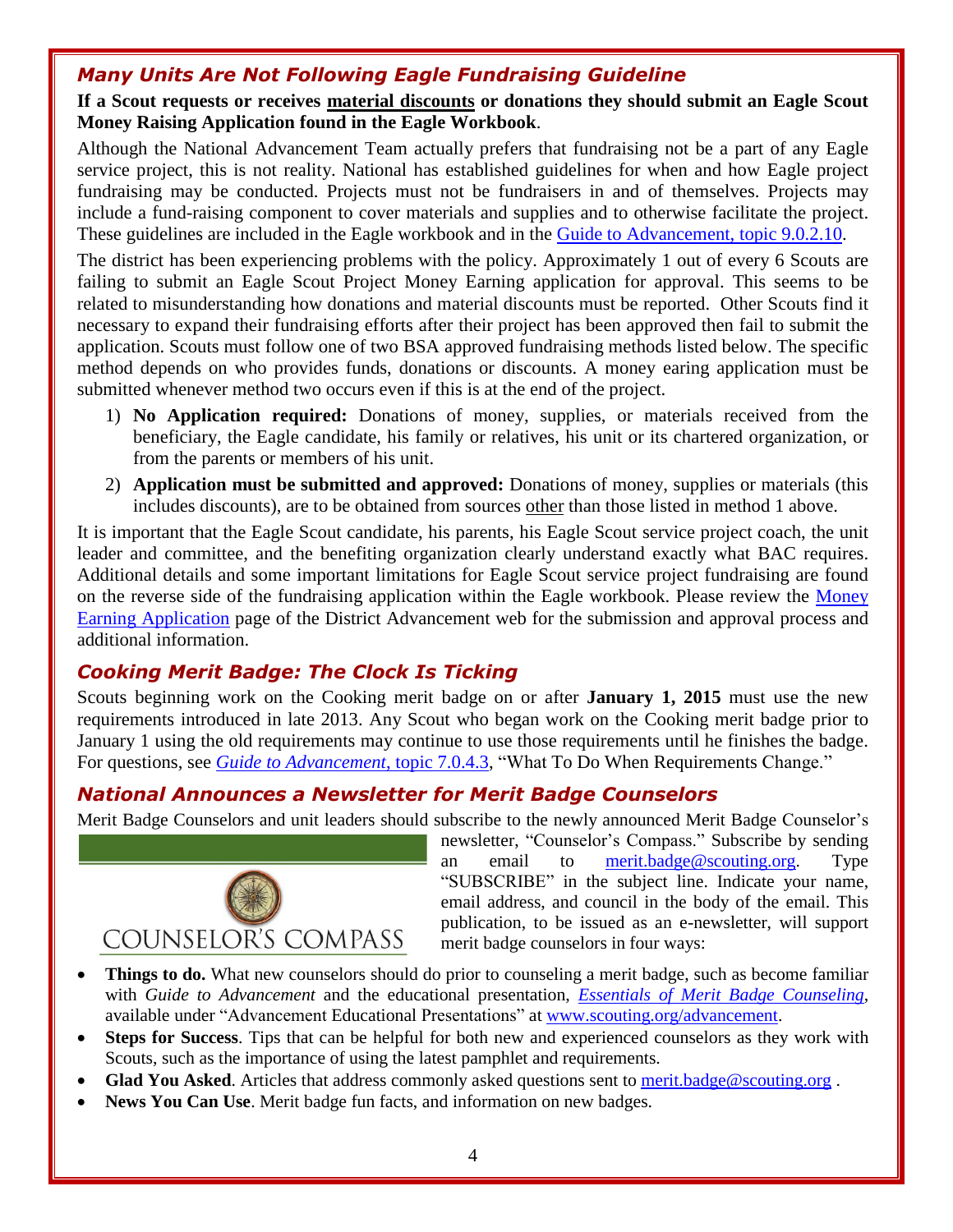## *Mining Merit Badge Training Webinars*

BSA released *Mining in Society*, making it the 134th current merit badge. The official 'earn date' is or the date Scouts may begin work on Mining in Society, is today, Feb. 24, 2014. Look for the pamphlet in your local Scout Shop and at <http://www.scoutstuff.org/> soon.

National has recently introduced the *Mining in Society* merit badge. Scouters who have an avocation in this area should consider signing up to counsel the badge. To assist counselors the Society for Mining, Metallurgy and Exploration will offer two free online trainings for Mining in Society MB counselors. The class takes an hour, and you can complete it from the comfort of your home computer.

Anyone is welcome to attend, but seats are limited.

Register for the class [at](https://smenet.webex.com/mw0307l/mywebex/default.do?siteurl=smenet) <https://smenet.webex.com/mw0307l/mywebex/default.do?siteurl=smenet> . Though they'relisted as "Training I" and "Training II," the courses are identical. So pick whichever time is more convenient for you.

- The first training time is this Thursday, March 20, at 7:30 p.m. Eastern (6:30 p.m. Central, 5:30 p.m. Mountain, 4:30 p.m. Pacific).
- The second is set for Wednesday, April 30, at 9 p.m. Eastern (8 p.m. Central, 7 p.m. Mountain, 6 p.m. Pacific).

Here is the list of the SME Student Chapters: [www.smenet.org/page/?id=135](http://www.smenet.org/page/?id=135) This is a good place to find student chapters who might be helpful in supporting the Mining In Society merit badge near you.

## *Venturing Advancement Changes*

Venturing advancement guidelines are described in the newly released *Handbook for Venturers,* No. 33494. The handbook was completely rewritten to follow new program. The handbook is divided into five chapters.

Unit leader should purchase the companion volumes.

- *Venturing Awards and Requirements*, No. 34784; which presents specific detailed requirements for Venturing's awards; details the requirements for the TRUST, Quest, and Ranger awards; and describes other opportunities for Venturers.
- *The Venturing Advisor Guidebook*, No. 34655, which presents practical advice on everything from how to set up a crew, to how to support Venturers in their next great adventures.



# *The Capitol District Advancement Committee Eagle Workspace*



The Capitol District Advancement Committee has hosted a web site, [https://sites.google.com/site/daceagleadvancement/home,](https://sites.google.com/site/daceagleadvancement/home) to assist Life Scouts, parents, units and the Capitol District Advancement Committee track, manage and status the review and approval of Eagle Scout projects. It provides a common workspace and organizes a number of resources to promote a better understanding of the Life to Eagle Advancement process. It is intended to help these individuals interpret the advancement policy established by the Boy Scouts of America National Advancement Committee, procedures implemented within the Baltimore Area Council and practices followed within The Capitol District. The site is divided into 4 general areas of interest: Eagle [Scouts,](https://sites.google.com/site/daceagleadvancement/eagles-nest) Life [Scouts,](https://sites.google.com/site/daceagleadvancement/life-scouts) Unit & Eagle [Coaches](https://sites.google.com/site/daceagleadvancement/eagle-coaches) and Project [Beneficiary.](https://sites.google.com/site/daceagleadvancement/project-beneficiary)

# *The Capitol [District](https://sites.google.com/site/dacmeritbadges/) - Merit Badge and STEM Web*



The Capitol District Advancement Committee has hosted a web site, <https://sites.google.com/site/dacmeritbadges/> , to provide Merit Badge Counselors, Nova Counselors, SuperNova Mentors, Scouts, parents and units information about BSA's Merit Badge, STEM and Nova